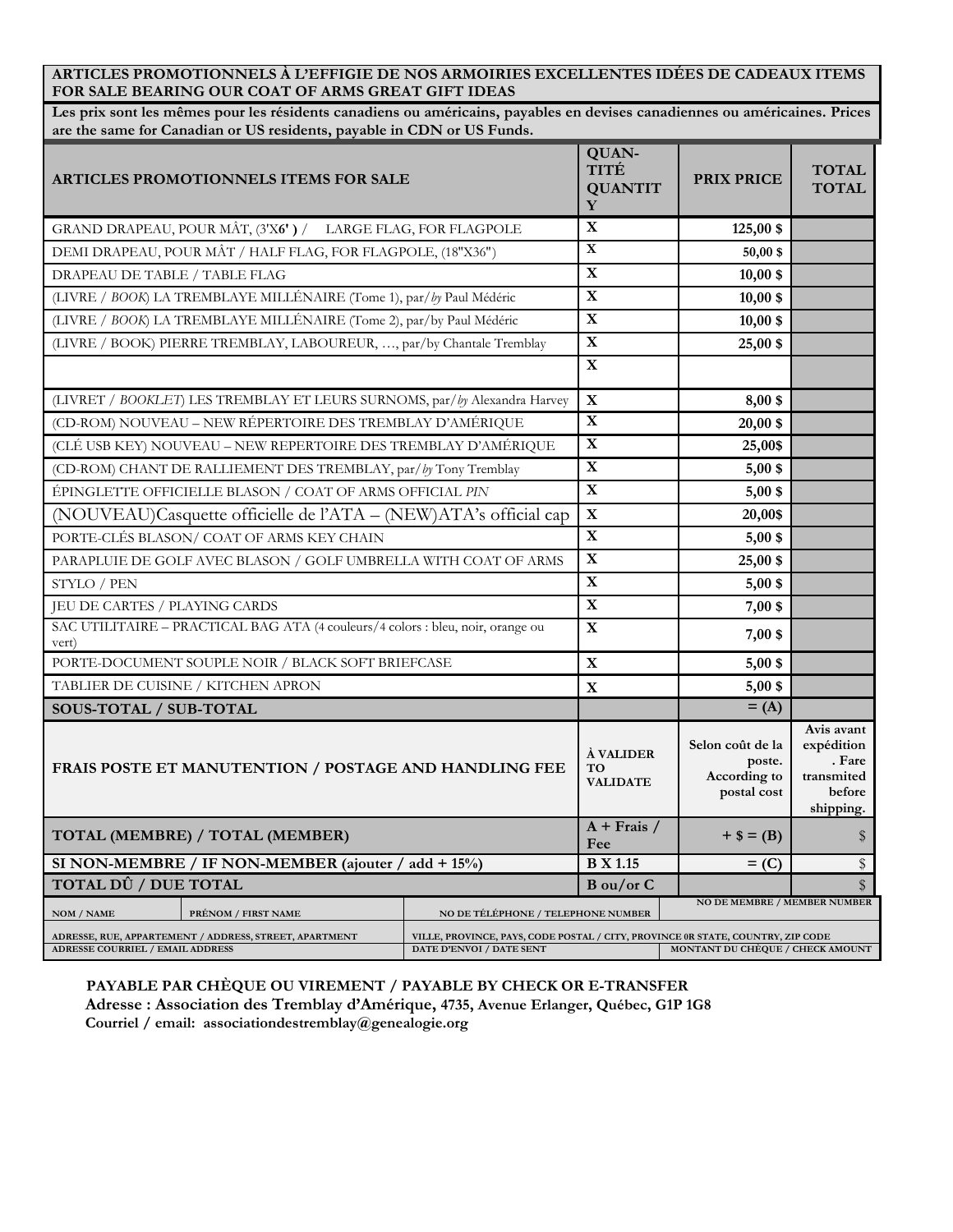

(NOUVEAU)Casquette officielle de l'ATA - (NEW)ATA's official cap